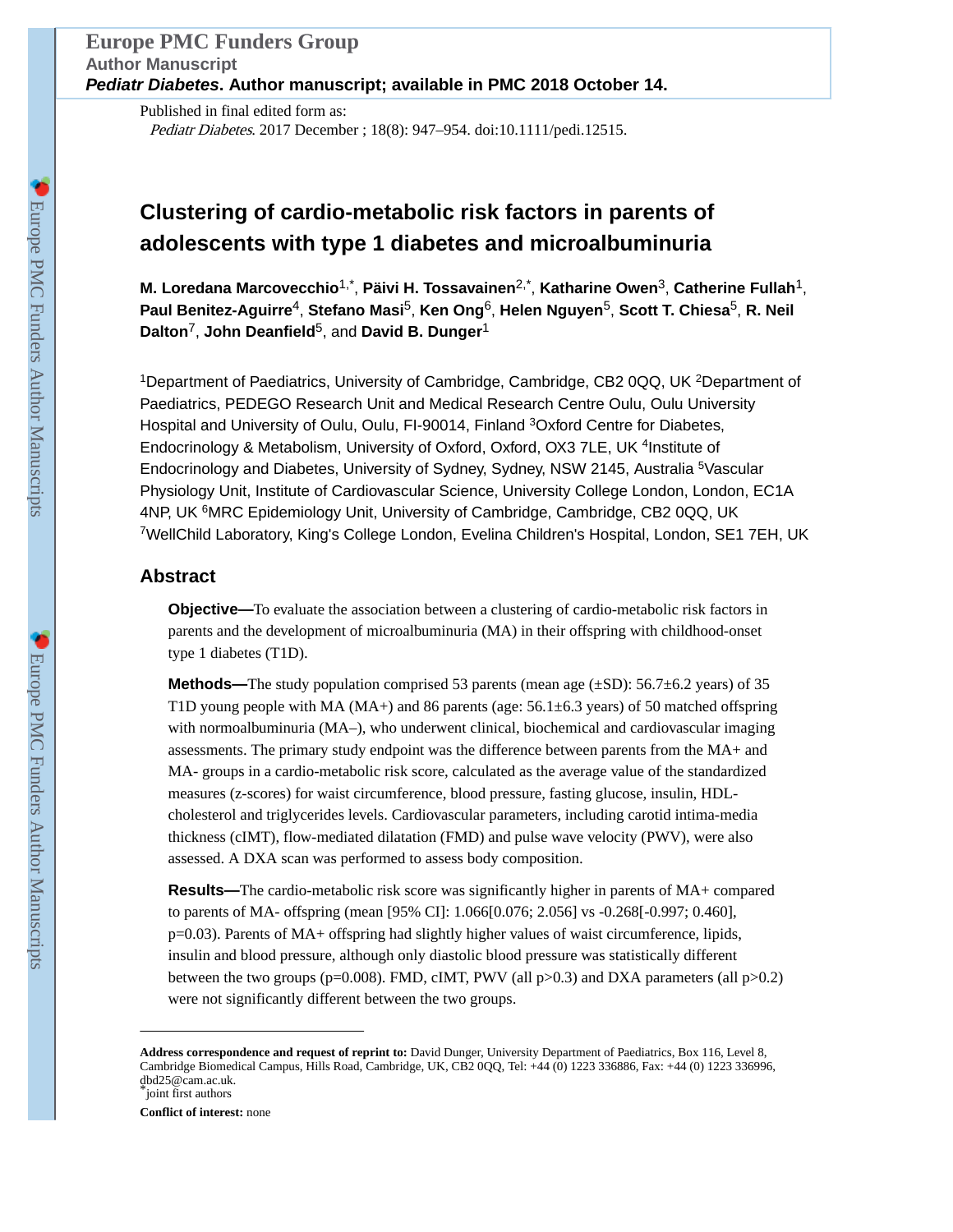**Conclusions—**Parents of young offspring with childhood-onset T1D and MA showed an abnormal metabolic profile, reflected by a calculated risk score. The finding supports the role of a familial predisposition to risk of developing diabetic nephropathy.

### **Keywords**

microalbuminuria; cardiometabolic; parents; type 1 diabetes

### **Introduction**

Diabetic nephropathy (DN) and cardiovascular disease (CVD) are among the most common vascular complications of type 1 diabetes (T1D), which adversely influence the long-term prognosis of people with this disease  $[1–3]$ . Several studies have shown that premature atherosclerosis represents the main cause of morbidity and mortality in patients with T1D [1,4]. Although hard end-points, such as stroke and ischemic heart disease, are uncommon in children and adolescents with T1D, early subclinical structural and functional vascular abnormalities are often found in this age group [5,6]. Risk for CVD in patients with T1D is strongly associated with the presence of renal disease, as supported by the higher CVD morbidity and mortality in people with increased albumin excretion rates [7,8].

In addition, cardio-metabolic risk factors, such as increased blood pressure and lipid levels, visceral adiposity, insulin resistance, impaired glucose tolerance, and their combination, known as metabolic syndrome, are strong predictors for CVD risk in the general population and in people with T1D [9–11]. Based on these data, the investigation of specific cardiometabolic risk factors and their clustering within families has become an appealing research area over the last years. A recent study on a large population of 12-year old children and their parents showed that a family history of CVD had a key impact on the cardio-metabolic profile of the offspring, thus highlighting the importance of identifying CVD risk factors within families for preventive strategies [9]. In adults with T1D a family history of hypertension or insulin resistance/type 2 diabetes has been associated with risk of DN in the offspring [12–15]. Some studies have also highlighted that a clustering of familial cardiometabolic risk factors could have a stronger effect than individual factors on risk of DN [14].

Up to now, the association between familial cardio-metabolic risk factors and/or their clustering and risk of early stages of DN, such as microalbuminuria (MA), has not been fully assessed in families of young people with childhood-onset T1D. Previously, our group was able to replicate some of the findings reported in adults with T1D in young cohorts of children and adolescents with T1D, where parental blood pressure emerged to have an independent effect on MA risk in the offspring [16,17]. A similar association between parental history of hypertension and MA in the offspring was reported in other two previous studies [18,19]. In contrast, we were not able to show any effect of parental lipid levels on the risk of MA in the offspring [20].

The aim of this study was to investigate the association between an aggregation of cardiometabolic risk factors in parents of young people with T1D and the occurrence of MA during adolescence in the offspring.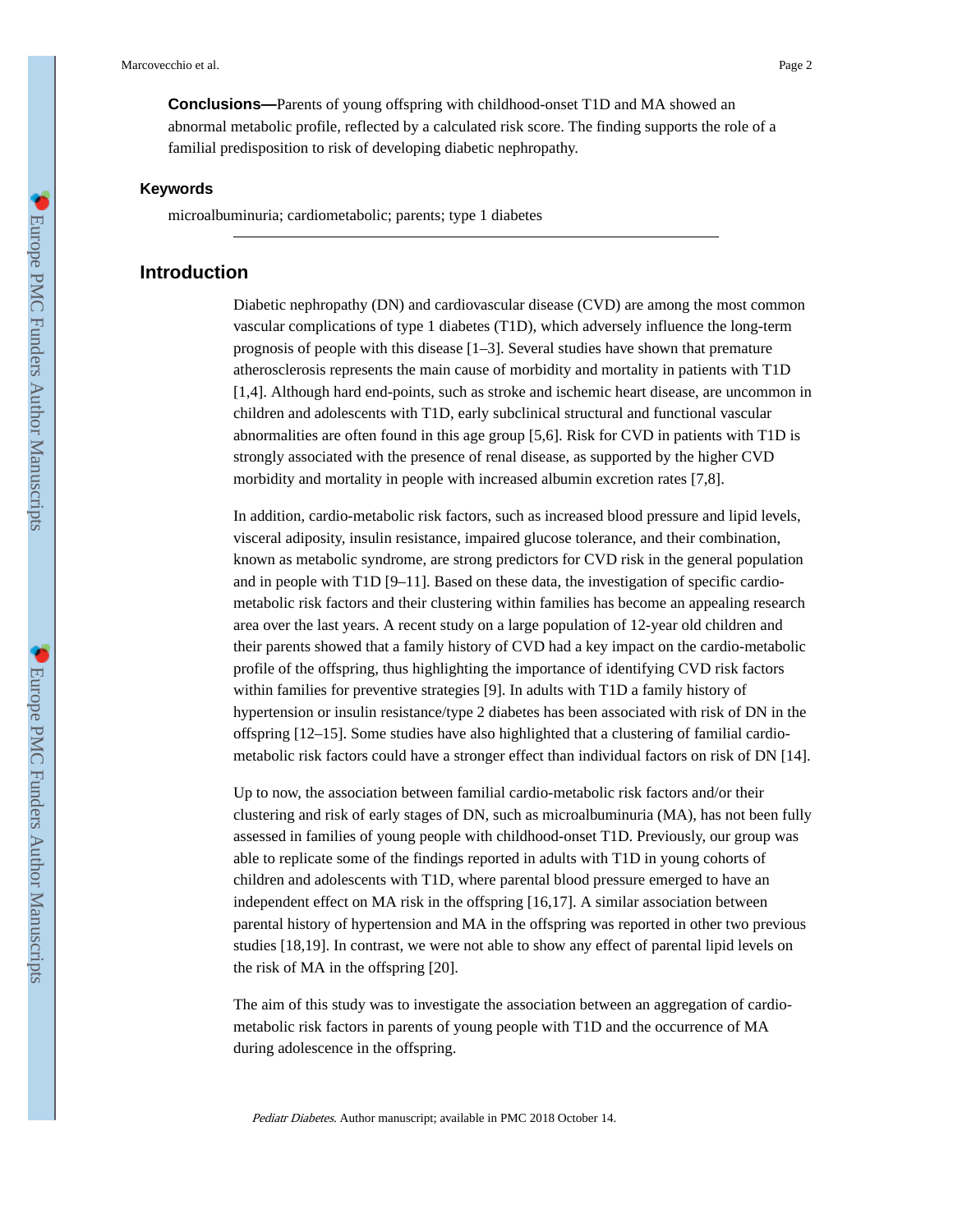## **Methods**

### **Study design**

This was a nested case-control study within the Nephropathy Family Study (NFS) and Oxford Regional Prospective Study (ORPS) cohorts [21,22], where parents of probands with childhood-onset T1D were assessed. Cases were parents of T1D probands who had developed MA during childhood and adolescence, whereas controls were parents of probands who had not developed MA after a long follow-up. Once potential probands with MA were identified, two control probands without MA were selected within the same ORPS/NFS cohorts and were matched for age, sex and duration of diabetes with the probands with MA. Parents of both groups were approached by sending invitation letters together with information leaflets about the study.

After the parents agreed to take part in the study and after they signed the informed consent they underwent a clinical, biochemical and cardiovascular imaging assessment, which were performed during two study visits. The study participants were admitted to the Wellcome Trust Clinical Research Facility (WTCRF) at Addenbrooke's Hospital in Cambridge (UK) or at the Oxford Centre for Diabetes, Endocrinology and Metabolism (OCDEM) in Oxford (UK), for the first visit. The second visit, including vascular imaging assessments, was performed at the Vascular Physiology Unit, Great Ormond Street Hospital, in London (UK).

The study protocol was approved by the Ethics Committee in Cambridge, UK. The study was carried out in conformation with the spirit and the letter of the Declaration of Helsinki and in accordance with the guidance in Good Clinical Practice. Written signed informed consent was obtained from the study participants before the beginning of the study and any study assessment.

### **Study visits**

Visit 1. The first outpatient visit included:

1. Collection of anthropometric parameters: Height was measured with a wall mounted electrical device; weight was taken with an electronic scale and BMI was calculated as weight/height squared (kg/m<sup>2</sup>). Waist circumference was measured midway between the rib cage and the superior border of the iliac crest while the subject was standing. Waist circumference was measured 3 times and the average of measures was calculated. Anthropometric assessments were performed by trained personnel, following the WHO recommendations.

2. Assessment of blood pressure: Blood pressure was taken in a supine position on both the right and left arms using an Omron M6 blood pressure machine (Omron healthcare, Netherlands) after ten minutes rest. Three readings were taken each 2 minutes apart and the mean value used in the analysis. Adult medium and large size cuffs were used depending on the size of the arm.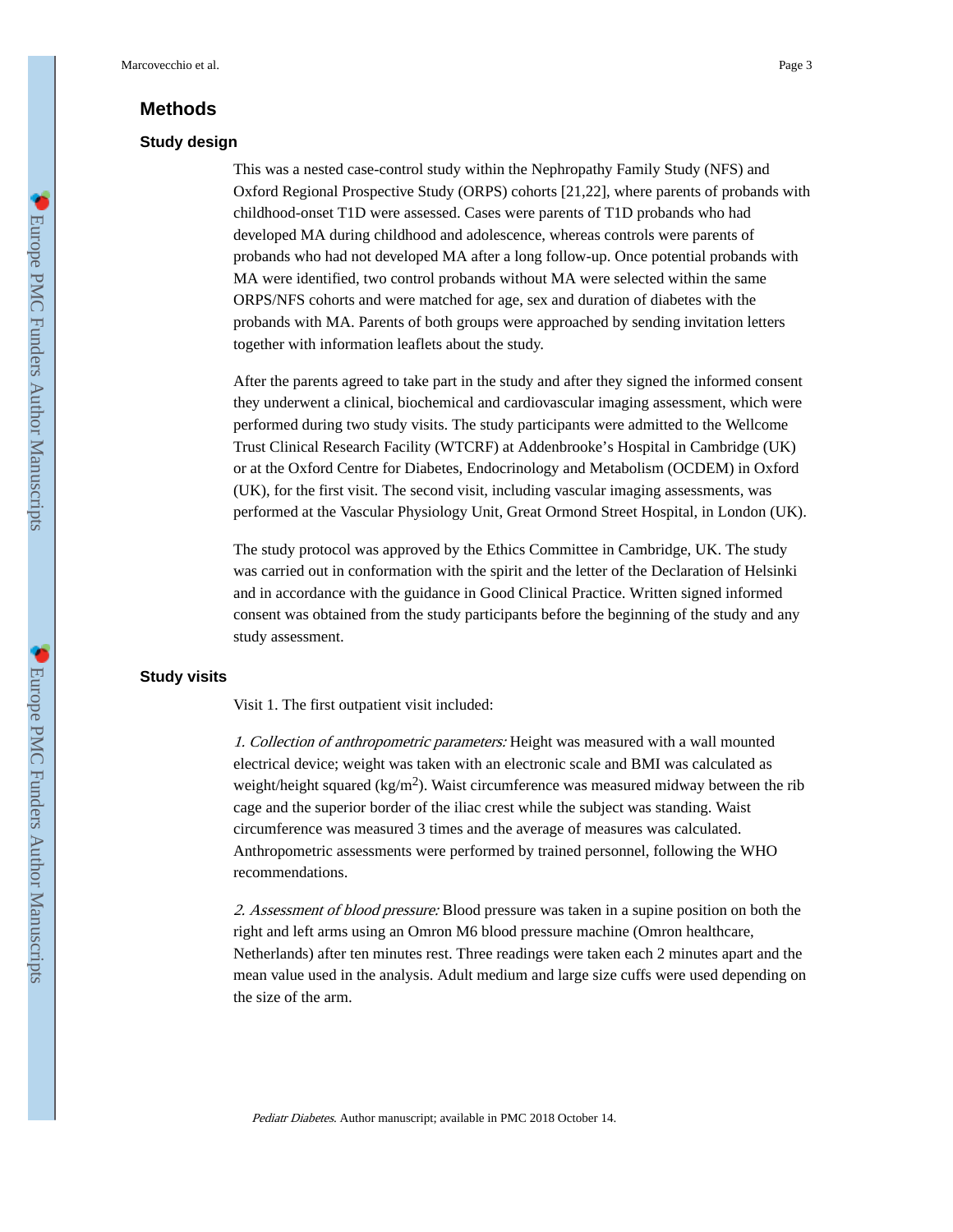3. Collection of fasting blood samples for measuring glucose, insulin, lipids, HbA1c, CVD markers (high-sensitivity C-reactive protein (hs-CRP) and asymmetric dimethylarginine (ADMA)).

4. Collection of urine samples: All participants were asked to provide three consecutive early morning first-voided urine samples for the assessment of the albumin-creatinine ratio (ACR).

5. Questionnaires data: All parents were asked to fill in a questionnaire assessing history of smoking, high cholesterol and cholesterol lowering treatment, hypertension, antihypertensive treatment, cardiovascular events (coronary disease, myocardial infarction, and stroke), presence of diabetes.

6. Dual-energy x-ray absorptiometry  $(DXA)$ : DXA scans were performed to assess body composition.

Visit 2:

The second study visit included cardiovascular imaging studies assessing carotid intimamedia thickness (cIMT), endothelial function by flow-mediated dilatation (FMD) and arterial stiffness by pulse wave velocity (PWV).

All vascular scans were performed at the same vascular centre in London by the same sonographers, who underwent an accreditation and reproducibility training programme before scanning participants, and a single reader analyzed all the scans (HN).

cIMT: Ultrasound scanning for cIMT was performed with a Vivid 7 (GE Healthcare) using a L7, 5-10 MHz linear array broadband transducer probe. A standardized protocol was used to acquire longitudinal images of the common carotid artery on both the right and left sides. The neck was positioned at 45° to the horizontal and the probe held lateral to the neck. Loops of images were recorded in DICOM (Digital Imaging and Communications in Medicine) format for 10 heart cycles triggered on the R wave of the ECG. The bifurcation of the artery was positioned on the left side of the screen and a consistent zoom used so 2 cm of the vessel was viewed and recorded. Measurements were taken both at the right and left sides, and the mean between the two measurements was calculated and used for the analysis. All image analyses were carried out off-line using vascular research tools Carotid Analyser (Medical Imaging Applications, Iowa, USA). The cIMT value was measured 10mm posterior to the bifurcation in a 5mm section of the artery as a mean of 3 end diastolic cycles.

FMD: Prior to the FMD scan all participants were asked to avoid caffeine, vitamin C, strenuous exercise and tobacco for 6 hours; however, regular medications were continued. Measurements were taken in a quiet and temperature controlled room  $(20-24\degree C)$  and a skin temperature 30°C was required for the test to be carried out. The participants were rested for 10 minutes before examination. The right arm was placed in an arm rest fitted with a clamp to hold the ultrasound probe in position for the entire experiment. An automated blood pressure cuff was placed around the right arm, 1 cm below the antecubital fossa. B-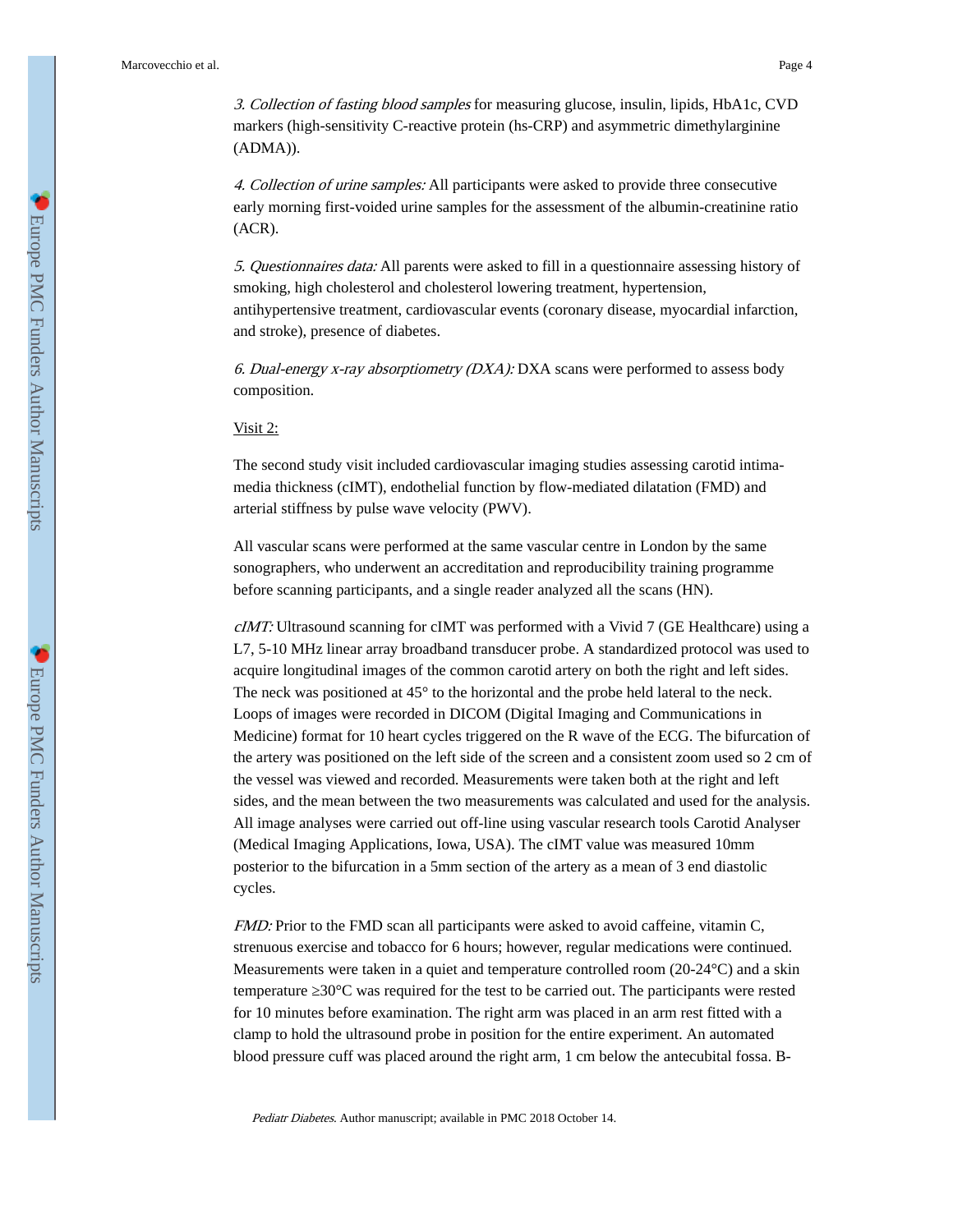mode ultrasound scans were obtained of the right brachial artery using an Aloka 5500 (Japan) equipped with a 7.5 MHz linear array transducer. The test was recorded on VHS and a PC using Imager programme in DICOM format. Ultrasound measurements were taken for 1 minute then the cuff was inflated to a pressure of 300mmHg for 5 minutes to restrict blood flow to the hand. After 5 minutes of blood flow ischemia the cuff was deflated and measurements taken for a further 5 minutes.

Changes in diameter in the brachial artery were measured off-line. Arterial diameter analysis was performed with an automated edge detection system, Brachial Tools (Iowa, USA). The software uses an automatic trace of the vessel lumen/wall interface in a 5 mm section of artery with clearly defined vessel walls throughout the examination. FMD was expressed as both the absolute difference between maximal and resting vessel diameters and as a percentage change of resting diameter. The velocity-time integral (VTI) of the pulse wave Doppler signal was used to calculate baseline blood flow and reactive hyperemia flow. FMD corrected for shear stress was obtained by dividing FMD by the hyperemic VTI [23].

PWV: Applanation tonometry SphygmoCor (AtCor Medical, Australia) was used to assess arterial stiffness. Participants were rested in a supine position for at least 15 minutes before PWV was measured. The tonometer was placed on the pulse points of left carotid and right femoral arteries in turn. The pulse pressure waveforms were recorded for 10 seconds and PWV was calculated in relation to ECG trace. Distances were measured between pulse points via the suprasternal notch to allow the accurate calculation of PWV by the SphygmoCor software.

**Laboratory methods—**Blood glucose was measured using an adaption of the hexokinase-glucose-6-phosphate dehydrogenase method on a Siemens Dimension analysers (RxL and EXL).

Plasma insulin concentrations were measured using a DAKO ELISA (DAKO Ltd., Denmark House, Angel Drove, Ely, Cambs, UK) according to the manufacturer's instructions.

Lipids: measurements of total cholesterol, high-density lipoprotein (HDL)-cholesterol and triglycerides were performed enzymatically on a Dimension RXL system (Dade Behring) using reagents and calibrants supplied by the manufacturer.

hsCRP: was measured in plasma samples by laser immunonephelometry (Dade Behring).

ADMA: was measured by stable isotope dilution electrospray tandem mass spectrometry, as previously described [24].

HbA1c: samples were centrally on a TOSOH G7 analyzer, using high-performance liquid chromatography and absorbance change detection and Diabetes Control and Complications Trial (DCCT) aligned methods.

Urinary albumin and creatinine: were measured centrally as previously described [25].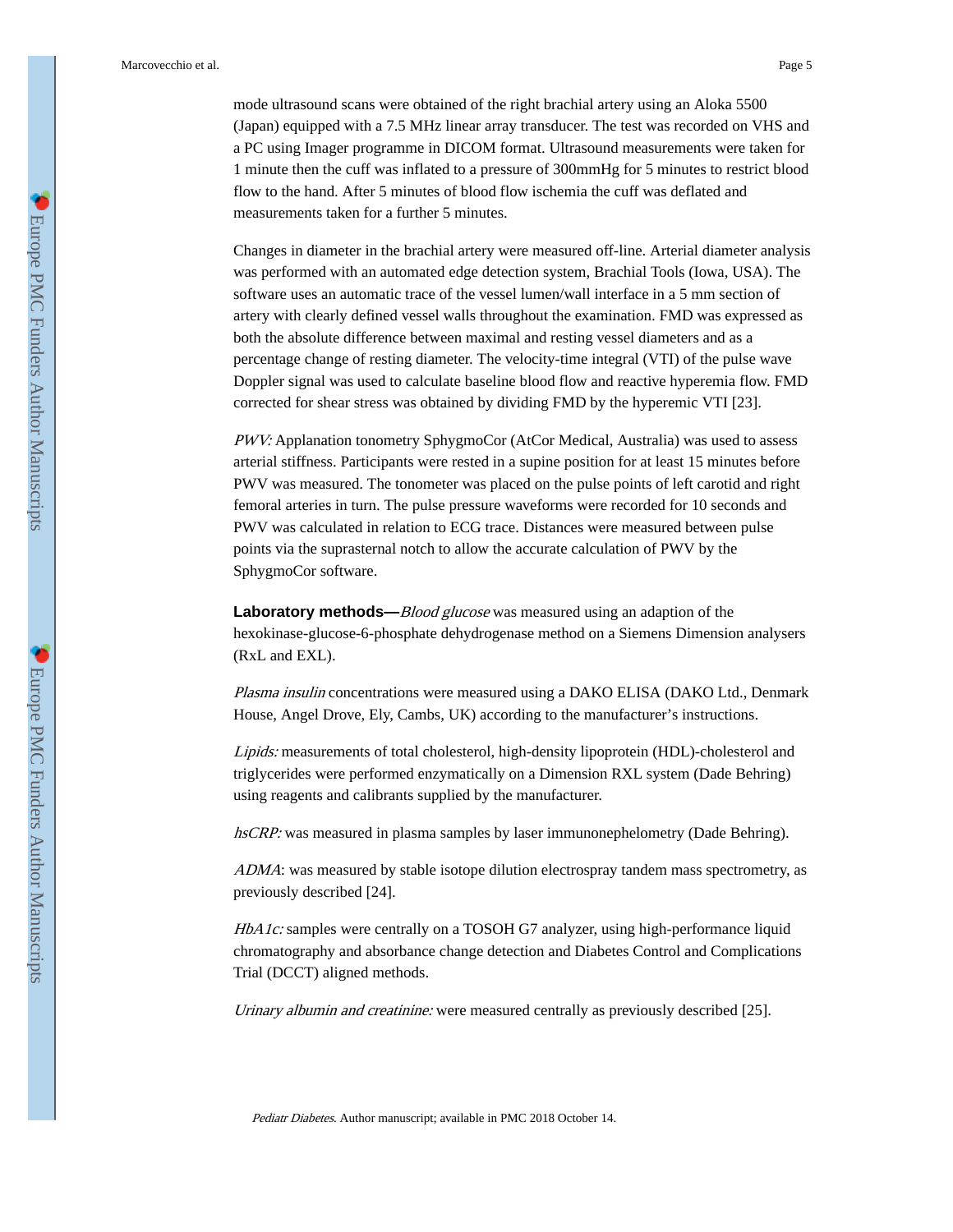Marcovecchio et al. Page 6

**DXA—**Data on body composition were gathered with a Lunar Prodigy machine using a constant pixel size of 1.2 x 1.2 cm and Lunar software programs (version 8.1, Lunar Corporation, Madison, WI). The effective radiation dose was 0.1 μSievert. The scan yielded measures of whole-body fat and fat-free mass (FFM) and therefore percent whole-body fat mass. All DXA scans were performed in compliance with local IR(ME)R Employer's Procedures.

### **Calculations**

Cardio-metabolic risk score: A continuous clustered cardio-metabolic risk score (z-score) was computed. This score represents a summary variable for components of metabolic syndrome, which gives a standardized estimate and has been used in several studies [26–28]. The cardio-metabolic risk score was calculated based on previous studies and included the average value of age and sex-standardized measures (z-scores) for six outcomes: measures of central obesity (waist circumference), dyslipidaemia (triglycerides and HDL-cholesterol), hypertension (systolic and diastolic blood pressure) and glucose metabolism (fasting glucose and insulin). Each variable was standardized by calculating sex-specific z-scores (z-score= (individual value-population mean)/population SD). Subsequently, individual z scores were summed, after inverting HDL-cholesterol z scores and averaging systolic and diastolic blood pressure z scores. Adjustments were made to take into account presence of diabetes in the parents as well as active treatment for high blood pressure or dyslipidaemia, by adding a correcting factor, arbitrary chosen as 0.5 points when any of these factors was present.

### **Study endpoints**

The primary study endpoint was defined as the difference in the continuous cardio-metabolic risk score between parents of MA positive and MA negative offspring.

The secondary endpoints were defined as differences between the two study groups in 1) the individual factors of the cardio-metabolic risk score: waist circumference, blood pressure, fasting lipids, fasting glucose, fasting insulin; 2) cIMT, FMD and PWV; 3) cardiovascular markers (hsCRP, ADMA, ACR); 4) body composition parameters obtained from the DXA scans (total lean and fat mass, regional fat mass distribution: gynoid, android, trunk and limbs fat mass).

Power calculation for the primary endpoint: Assuming a two sample t-test is performed at the 5% significance level (2-sided), 40 cases (parents of MA + offspring) and 80 controls (parents of MA- offspring) provides 80% power to detect a 0.55 unit difference in primary outcome metabolic z-score (assuming mean  $=0$  and  $SD=1$ ) between the groups.

#### **Statistical methods**

The cardio-metabolic risk score and the individual cardio-metabolic parameters and body composition measurements between parents of MA positive and MA negative offspring were compared using a two sample unpaired t-test (two tailed). In case of not normally distributed variables, a log base 10 transformation was applied before testing. Analysis of covariance was used when adjustments for potential confounding factors where required.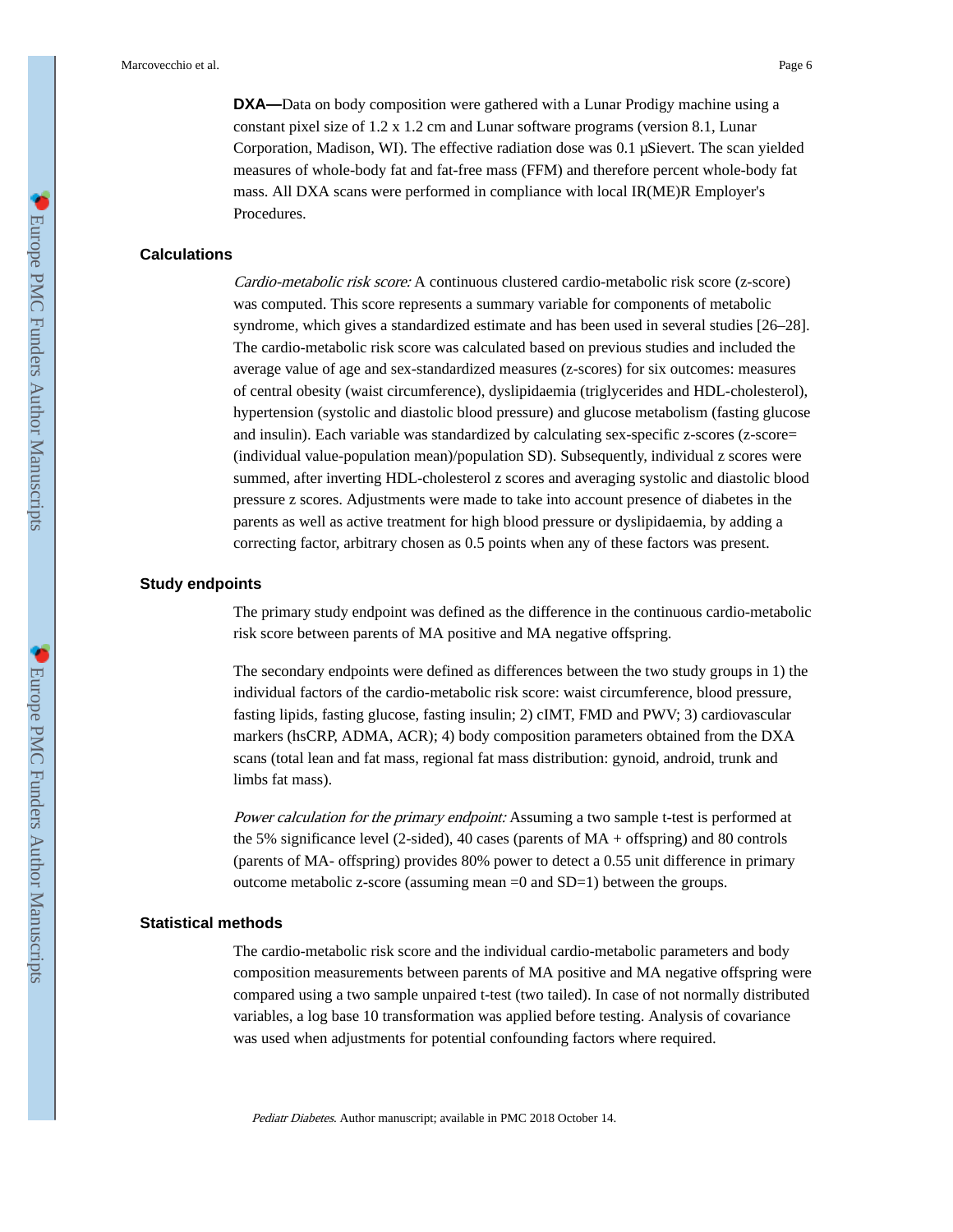P values <0.05 were taken as statistically significant. Data are expressed as mean  $\pm$  SD or median (interquartile range), unless otherwise stated. Statistical analysis was performed with SPSS version 23 software for Windows (SPSS, Chicago, IL).

### **Results**

In total 139 parents of 85 T1D offspring (35 offspring with MA (MA positive) and 50 T1D offspring without MA (MA negative)) agreed to take part in the study and attended the two study visits. The 139 parents (63 fathers and 76 mothers) included 53 parents of MA positive and 86 parents of MA negative offspring. For 54 offspring both parents agreed to take part in the study, whereas for the remaining 31 only one parent agreed to take part in the study (22 mothers and 9 fathers) (Table 1). The general characteristics of the offspring are reported in Table 2.

#### **Cardio-metabolic risk score in the parents: MA positive vs MA negative group**

Parents of MA positive offspring were similar in age, height, and BMI compared with parents of MA negative offspring (Table 3).

A significant difference was found in the cardio-metabolic risk score between parents of MA positive offspring and parents of MA negative offspring, with higher values in the MA positive group: mean [95% CI]: 1.066 [0.076; 2.056] vs -0.268 [-0.997; 0.460], p= 0.03 (Figure 1).

Parents of MA positive offspring tended to have higher values of the individual components of the cardio-metabolic score, such as waist circumference, blood pressure and insulin, although only the difference in diastolic blood pressure reached statistical significance (Table 3).

### **Cardiovascular imaging in parents of MA positive vs MA negative offspring**

There were no statistically significant differences in the circulating cardiovascular markers ADMA and hsCRP between parents of MA positive and MA negative offspring. Similarly, urinary ACR was similar between the two groups (Table 3).

No significant differences were found in the direct cardiovascular measurements including cIMT, FMD and PWV, before and after adjusting for potential confounders such as age and sex (Table 4).

#### **Body composition in parents of MA positive vs MA negative offspring**

No significant difference in total fat and lean mass, gynoid, android, limbs and trunk fat mass were found between parents of Ma positive and MA negative children (Table 4).

## **Discussion**

In the present nested case-control study within the ORPS/NFS cohorts, a clustering of parental cardio-metabolic risk factors, expressed as a cardio-metabolic risk score, was assessed in relation to the development of MA in the offspring. The main study finding was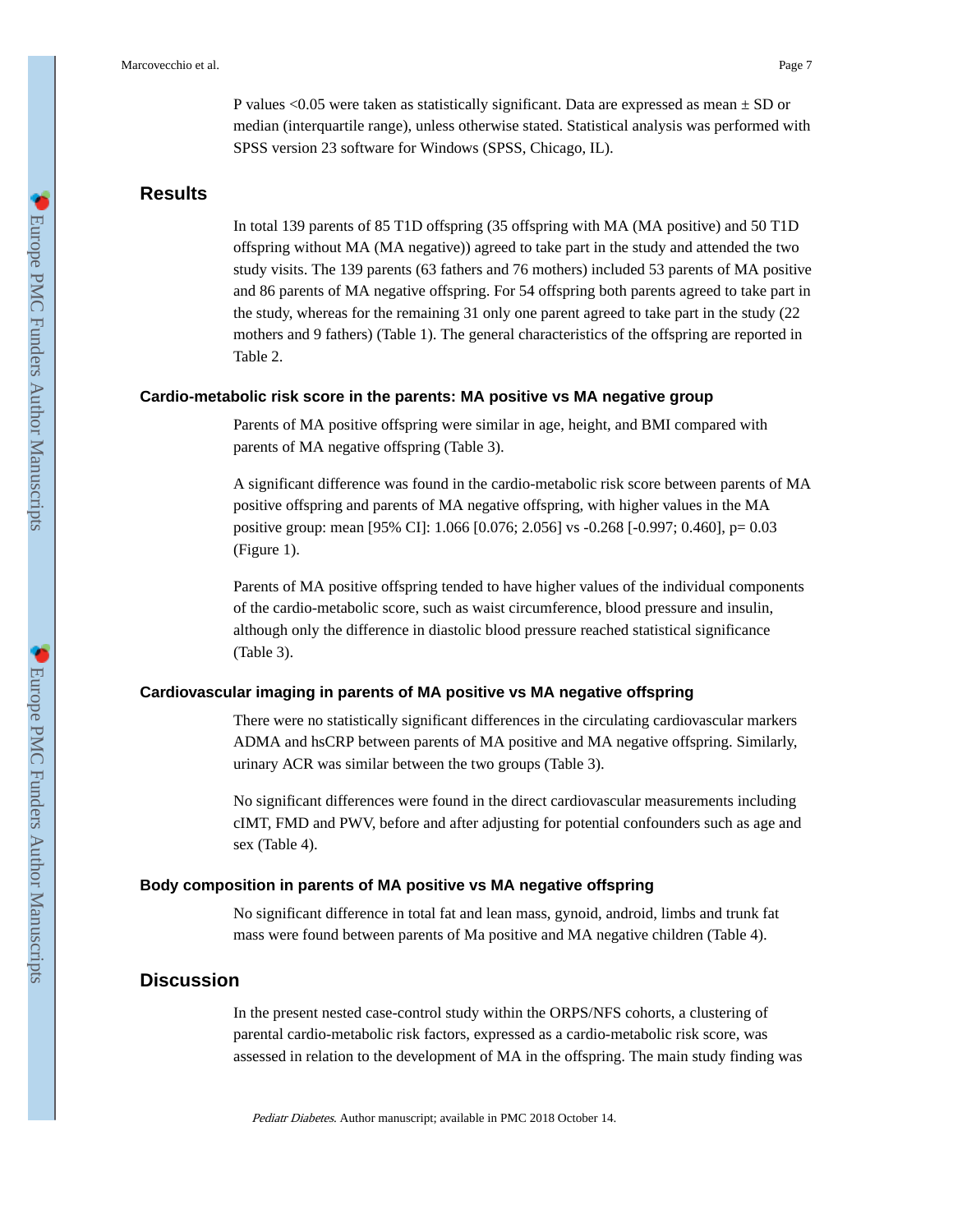Although glycemic control is an important risk factor for renal and other vascular complications of T1D, it does not entirely explain risk, particularly during puberty, when hormonal and metabolic changes, together with lifestyle, environmental exposures and genetic/familial factors may also significantly contribute to the overall complication risk [5,6]. Previously, our group and others have shown that during adolescence, in addition to poor glycemic control, factors associated with increased albumin excretion and presence of MA are high blood pressure, dyslipidemia, inflammatory markers, hyperfiltration [5,6]. Inherited cardio-metabolic risk factors, such as lipid, blood pressure, insulin resistance, obesity, have also been suggested as potential contributing factors to the overall risk of developing MA and DN [12–16]. One way for exploring the role of inherited factors is assessing them within families. Previous family studies in adults with T1D have reported an association between parental CVD risk factors, such as hypertension, insulin resistance and type 2 diabetes, as well as their clustering, and presence of nephropathy in the offspring [12– 15]. Limited data are available for young people with childhood-onset T1D [16–20]. In two previous studies, we showed an independent effect of parental blood pressure, assessed by 24-hour ambulatory blood pressure monitoring, on urinary albumin excretion in young offspring with T1D [16,17]. In contrast, parental lipid levels, although being an independent predictor of the same trait in the offspring, did not emerge to be a contributing factor for variations in albumin excretion in offspring from the same cohorts [17,20].

In the present study we aimed to extend these findings and assess the effect of a clustering of cardio-metabolic risk factors on MA risk. Interestingly, the standardized cardio-metabolic risk score we used in the study emerged to be higher in parents of offspring with MA. This association could be explained by a similar genetic background influencing cardio-metabolic profiles in the parents and risk of MA in the offspring. An alternative explanation might be the effect of sharing lifestyle behaviors between parents and offspring, which might be a key target for preventive strategies, or the effect of shared sociodemographic influences.

Over the last years the use of a continuous cardio-metabolic risk score has been suggested and proved to be a valid tool for epidemiological and clinical studies [26–29]. In particular, a continuous cardio-metabolic risk score can offer some advantages compared to the use of dichotomous variables, such as presence or absence of metabolic syndrome. One important advantage is a higher statistical power. In addition, a continuous score has been shown to better reflect the fact that cardiovascular risk is a progressive function of several risk factors, thus removing problems related to the application of arbitrary cutoffs [29]. In our study the use of the cardio-metabolic score also allowed us to make adjustments for specific treatments, such as for hypertension/dyslipidemia or for presence of diabetes, which can be common in adult populations, and which can influence comparisons of individual data on lipids, blood pressure, glucose/insulin levels.

Most of the individual components of the cardio-metabolic risk score taken individually tended to be higher in parents of offspring with MA than in parents of offspring without this complication, but only the difference in diastolic blood pressure reached statistical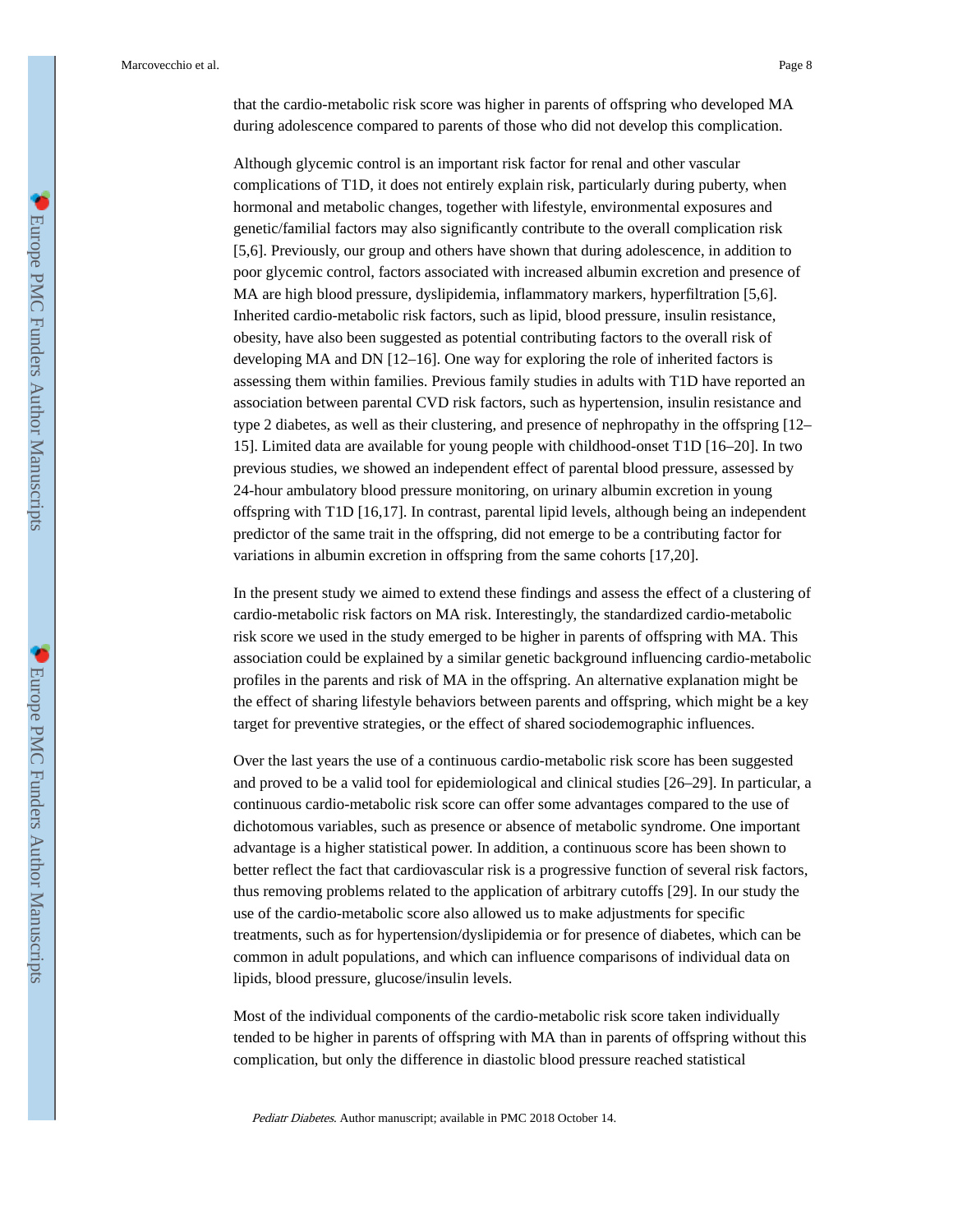significance. The latter finding confirms previous observations in young people with T1D, where parental blood pressure or a history of hypertension was one of the main familial risk factors associated risk of MA in the offspring [12,16–19].

In the present study, no significant differences were found in circulating markers of CVD such as hsCRP, ADMA or ACR. Similarly, no differences were found in direct measures of vascular structure and function. This could be due to lack of sufficient power to detect changes in these parameters, for which differences could be subtler than those seen in the cardio-metabolic risk score, and therefore might emerge only with larger sample sizes. Another potential explanation for the lack of differences in these specific CVD measures could be that they might emerge later at an older age in the parents. Indeed, compared to previous studies assessing families of patients with T1D, parents in the present study were younger, with a mean age of around 56 years.

A major strength of the present study was that parents underwent direct assessments during the study visits, including collection of anthropometric measurements, blood samples for measuring circulating markers of CVD, direct imaging measures of vascular structure and function. In contrast, previous studies have been mainly based on collections of family history of cardiovascular events through questionnaires or direct interviews [13,30].

One potential limitation of the study was the sample size which was not particularly high, although a power calculation was performed and we were able to recruit a sufficient number of subjects to detect the expected differences in the primary outcome. As stated above, it could be that the power was not enough to detect subtler changes in direct measures of vascular structure and function. Another potential study limitation is related to the fact that we were not able to recruit complete mother-father pairs for all offspring. This would have allowed a more detailed analysis of potential differences between the effects of maternal vs paternal cardio-metabolic risk factors on MA risk in the offspring. The lack of an assessment of the offspring in their early adulthood, at the time when the parents were assessed, also needs to be acknowledged. However, the main study aim was to assess whether parental cardio-metabolic risk factors were more common among young people with T1D who developed MA during pubertal years.

## **Conclusions**

This study showed that MA in young offspring with childhood-onset T1D was associated with an abnormal cardio-metabolic profile in the parents, mainly driven by abnormal blood pressure, thus highlighting that the familial influence on risk of developing renal complications previously described in adult patients with diabetes, exists also in young people with an early onset of T1D. These findings underline the importance of considering familial cardio-metabolic risk factors when one is estimating the renal risk in young offspring with diabetes. In particular, the characterization of familial risk factors predisposing to the development of MA could help in identifying patients at a higher risk of developing diabetic complications, who might require more intensive preventive and treatment strategies to prevent their development and/or slow their progression.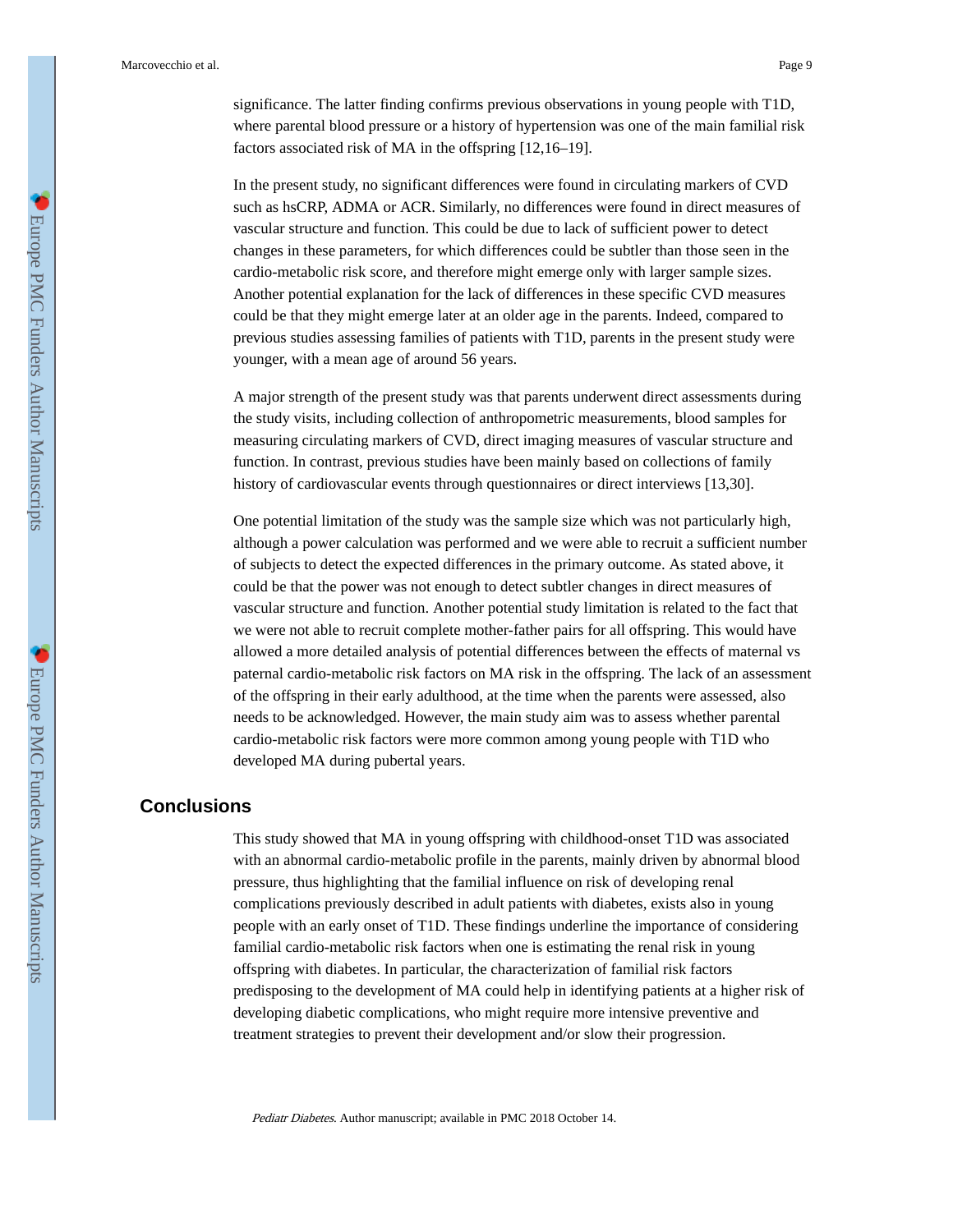Future studies are required to explore whether the reported association is related to a common genetic background or might be related to shared lifestyle/sociodemographic factors, which could be targeted to reduce DN in offspring with T1D.

### **Acknowledgments**

The study was supported by a grant from Diabetes UK (09/0003859).

PHT was financially supported by Academy of Finland (decision 130171); The Diabetes Research Foundation, Finland; Foundation for Pediatric Research, Finland; The Alma and K. A. Snellman Foundation, Oulu, Finland and The Finnish Medical Foundation.

We are extremely grateful to the study participants and the staff at the Wellcome Trust Clinical Research facility, Addenbrooke's Hospital, Cambridge and at the Oxford Centre for Diabetes, Endocrinology and Metabolism (OCDEM) in Oxford, in particular S. Rous and N. McRobert. We also acknowledge the National Institute for Health Research Cambridge

Biomedical Research Centre, the Core Biochemical Assay Laboratory (CBAL), MRC Metabolic Diseases Unit [MRc\_MC\_UU\_12012/5] for analysis of the samples and the the laboratory assistance of A. Watts and K. Whitehead.

We are extremely grateful for the support of L. Watson and P. R. Murgatroyd in body composition assessments in Cambridge and S. Betty and F. Karpe for the DXA assessments in Oxford.

We would like also to acknowledge the statistical support of R. Parker, Centre for Applied Medical Statistics, Institute of Public Health, University of Cambridge, UK.

### **References**

- 1. Livingstone SJ, Levin D, Looker HC, Lindsay RS, Wild SH, Joss N, et al. Estimated life expectancy in a Scottish cohort with type 1 diabetes, 2008-2010. JAMA. 2015; 313:37–44. [PubMed: 25562264]
- 2. Morgan E, Cardwell CR, Black CJ, McCance DR, Patterson CC. Excess mortality in Type 1 diabetes diagnosed in childhood and adolescence: a systematic review of population-based cohorts. Acta Diabetol. 2015; 52:801–7. [PubMed: 25585594]
- 3. Secrest AM, Becker DJ, Kelsey SF, Laporte RE, Orchard TJ. Cause-specific mortality trends in a large population-based cohort with long-standing childhood-onset type 1 diabetes. Diabetes. 2010; 59:3216–22. [PubMed: 20739685]
- 4. de Ferranti SD, de Boer IH, Fonseca V, Fox CS, Golden SH, Lavie CJ, et al. Type 1 diabetes mellitus and cardiovascular disease: a scientific statement from the American Heart Association and American Diabetes Association. Circulation. 2014; 130:1110–30. [PubMed: 25114208]
- 5. Marcovecchio ML, Tossavainen PH, Dunger DB. Status and rationale of renoprotection studies in adolescents with type 1 diabetes. Pediatr Diabetes. 2009; 10:347–55. [PubMed: 19496962]
- 6. Cho YH, Craig ME, Donaghue KC. Puberty as an accelerator for diabetes complications. Pediatr Diabetes. 2014; 15:18–26.
- 7. Groop P-H, Thomas MC, Moran JL, Wadèn J, Thorn LM, Mäkinen V-P, et al. The presence and severity of chronic kidney disease predicts all-cause mortality in type 1 diabetes. Diabetes. 2009; 58:1651–8. [PubMed: 19401416]
- 8. Matsushita K, Coresh J, Sang Y, Chalmers J, Fox C, Guallar E, et al. Estimated glomerular filtration rate and albuminuria for prediction of cardiovascular outcomes: a collaborative meta-analysis of individual participant data. Lancet Diabetes Endocrinol. 2015; 3:514–25. [PubMed: 26028594]
- 9. Berentzen NE, Wijga AH, van Rossem L, Koppelman GH, van Nieuwenhuizen B, Gehring U, et al. Family history of myocardial infarction, stroke and diabetes and cardiometabolic markers in children. Diabetologia. 2016; 59:1666–74. [PubMed: 27239670]
- 10. Thorn LM, Forsblom C, Wadén J, Saraheimo M, Tolonen N, Hietala K, et al. Metabolic syndrome as a risk factor for cardiovascular disease, mortality, and progression of diabetic nephropathy in type 1 diabetes. Diabetes Care. 2009; 32:950–2. [PubMed: 19196885]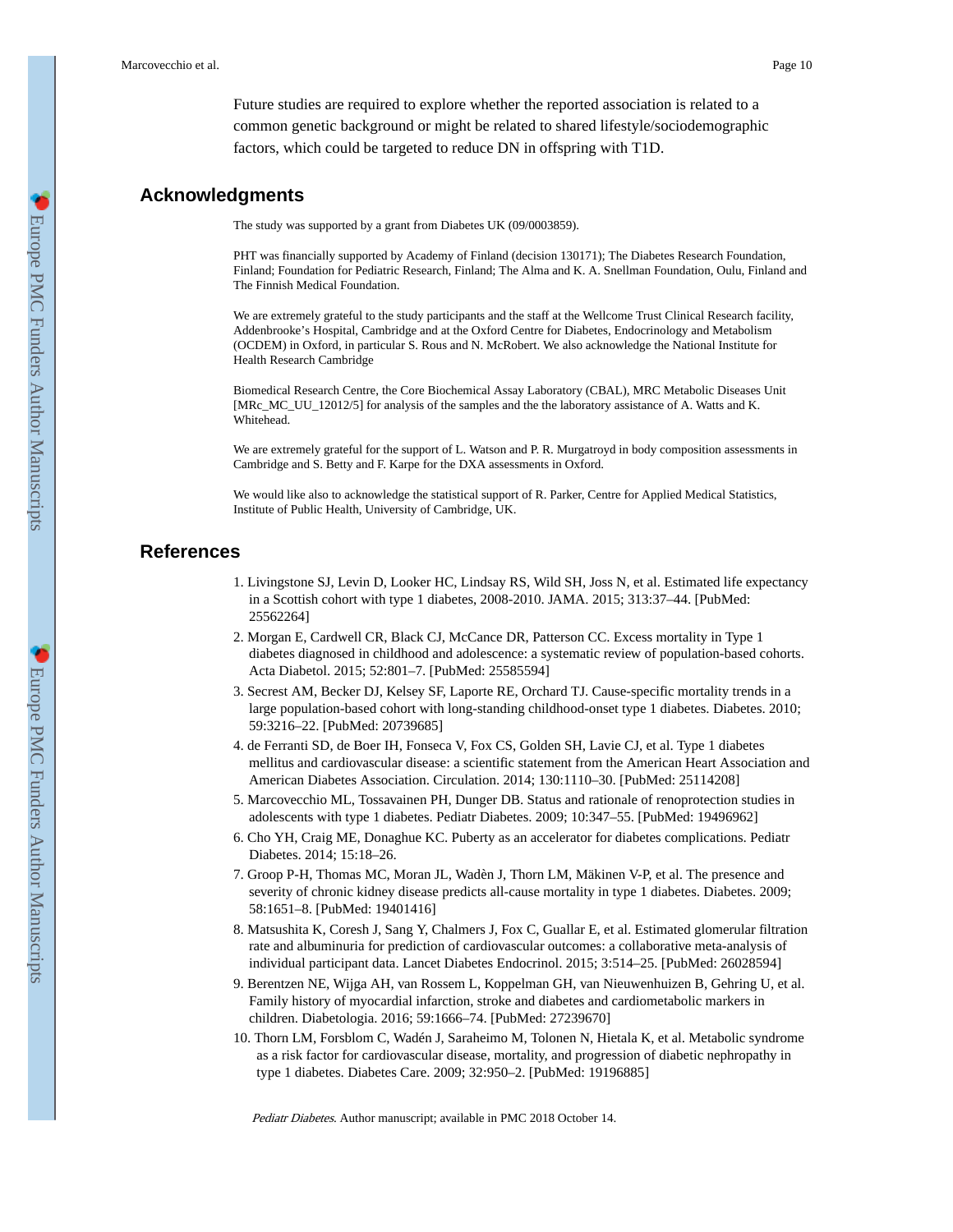- 11. Han TS, Hart CL, Haig C, Logue J, Upton MN, Watt GCM. , et al. BMJ Open. Vol. 5. British Medical Journal Publishing Group; 2015. Contributions of maternal and paternal adiposity and smoking to adult offspring adiposity and cardiovascular risk: the Midspan Family Study; e007682
- 12. Fagerudd JA, Tarnow L, Jacobsen P, Stenman S, Nielsen FS, Pettersson-Fernholm KJ, et al. Predisposition to essential hypertension and development of diabetic nephropathy in IDDM patients. Diabetes. 1998; 47:439–44. [PubMed: 9519751]
- 13. Thorn LM, Forsblom C, Wadén J, Söderlund J, Rosengård-Bärlund M, Saraheimo M, et al. Effect of parental type 2 diabetes on offspring with type 1 diabetes. Diabetes Care. 2009; 32:63–8. [PubMed: 18835950]
- 14. Thorn LM, Forsblom C, Fagerudd J, Pettersson-Fernholm K, Kilpikari R, Groop P-H, et al. Clustering of risk factors in parents of patients with type 1 diabetes and nephropathy. Diabetes Care. 2007; 30:1162–7. [PubMed: 17337502]
- 15. Hadjadj S, Péan F, Gallois Y, Passa P, Aubert R, Weekers L, et al. Different patterns of insulin resistance in relatives of type 1 diabetic patients with retinopathy or nephropathy: the Genesis France-Belgium Study. Diabetes Care. 2004; 27:2661–8. [PubMed: 15505002]
- 16. Marcovecchio ML, Tossavainen PH, Acerini CL, Barrett TG, Edge J, Neil A, et al. Maternal but not paternal association of ambulatory blood pressure with albumin excretion in young offspring with type 1 diabetes. Diabetes Care. 2010; 33:366–71. [PubMed: 19918004]
- 17. Schultz CJ, Dalton RN, Selwood M, Dunger DB, Neil HAW, Oxford Regional Prospective Study Group. Paternal phenotype is associated with microalbuminuria in young adults with Type 1 diabetes mellitus of short duration. Diabet Med. 2004; 21:246–51. [PubMed: 15008834]
- 18. Lévy-Marchal C, Sahler C, Cahané M, Czernichow P, GECER Study Group. Risk factors for microalbuminuria in children and adolescents with type 1 diabetes. J Pediatr Endocrinol Metab. 2000; 13:613–20. [PubMed: 10905385]
- 19. Rudberg S, Stattin EL, Dahlquist G. Familial and perinatal risk factors for micro- and macroalbuminuria in young IDDM patients. Diabetes. 1998; 47:1121–6. [PubMed: 9648837]
- 20. Marcovecchio ML, Tossavainen PH, Heywood JJ, Dalton RN, Dunger DB. An independent effect of parental lipids on the offspring lipid levels in a cohort of adolescents with type 1 diabetes. Pediatr Diabetes. 2012; 13:463–9. [PubMed: 22369206]
- 21. Amin R, Widmer B, Prevost aT, Schwarze P, Cooper J, Edge J, et al. Risk of microalbuminuria and progression to macroalbuminuria in a cohort with childhood onset type 1 diabetes: prospective observational study. BMJ. 2008; 336:697–701. [PubMed: 18349042]
- 22. Marcovecchio MLL, Dalton RNN, Schwarze CPP, Prevost ATT, Neil HAW a W, Acerini CLL, et al. Ambulatory blood pressure measurements are related to albumin excretion and are predictive for risk of microalbuminuria in young people with type 1 diabetes. Diabetologia. 2009; 52:1173– 81. [PubMed: 19305965]
- 23. Anderson TJ, Charbonneau F, Title LM, Buithieu J, Rose MS, Conradson H, et al. Microvascular function predicts cardiovascular events in primary prevention: long-term results from the Firefighters and Their Endothelium (FATE) study. Circulation. 2011; 123:163–9. [PubMed: 21200002]
- 24. Marcovecchio ML, Widmer B, Turner C, Dunger DB, Dalton RN. Asymmetric dimethylarginine in young people with Type1 diabetes: A paradoxical association with HbA1c. Diabet Med. 2011; 28:685–91. [PubMed: 21294768]
- 25. Marcovecchio ML, Dalton RN, Prevost AT, Acerini CL, Barrett TG, Cooper JD, et al. Prevalence of abnormal lipid profiles and the relationship with the development of microalbuminuria in adolescents with type 1 diabetes. Diabetes Care. 2009; 32:658–63. [PubMed: 19171721]
- 26. Andersen LB, Harro M, Sardinha LB, Froberg K, Ekelund U, Brage S, et al. Physical activity and clustered cardiovascular risk in children: a cross-sectional study (The European Youth Heart Study). Lancet. 2006; 368:299–304. [PubMed: 16860699]
- 27. Ekelund U, Brage S, Franks PW, Hennings S, Emms S, Wareham NJ. Physical activity energy expenditure predicts progression toward the metabolic syndrome independently of aerobic fitness in middle-aged healthy Caucasians: the Medical Research Council Ely Study. Diabetes Care. 2005; 28:1195–200. [PubMed: 15855588]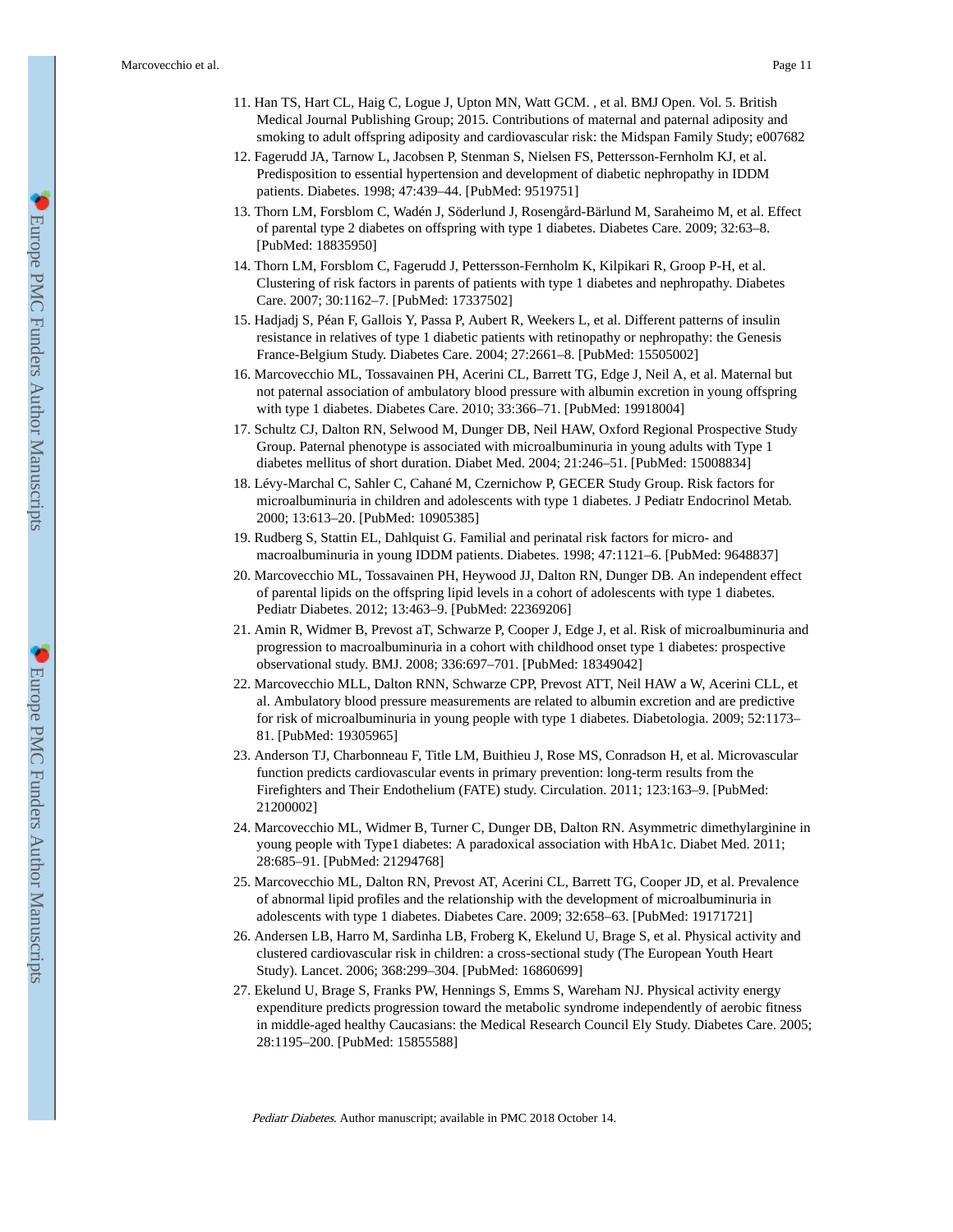- 28. Franks PW, Ekelund U, Brage S, Wong M-Y, Wareham NJ. Does the association of habitual physical activity with the metabolic syndrome differ by level of cardiorespiratory fitness? Diabetes Care. 2004; 27:1187–93. [PubMed: 15111543]
- 29. Wijndaele K, Beunen G, Duvigneaud N, Matton L, Duquet W, Thomis M, et al. A continuous metabolic syndrome risk score: utility for epidemiological analyses. Diabetes Care. 2006; 29:2329.
- 30. Harjutsalo V, Katoh S, Sarti C, Tajima N, Tuomilehto J. Population-based assessment of familial clustering of diabetic nephropathy in type 1 diabetes. Diabetes. 2004; 53:2449–54. [PubMed: 15331558]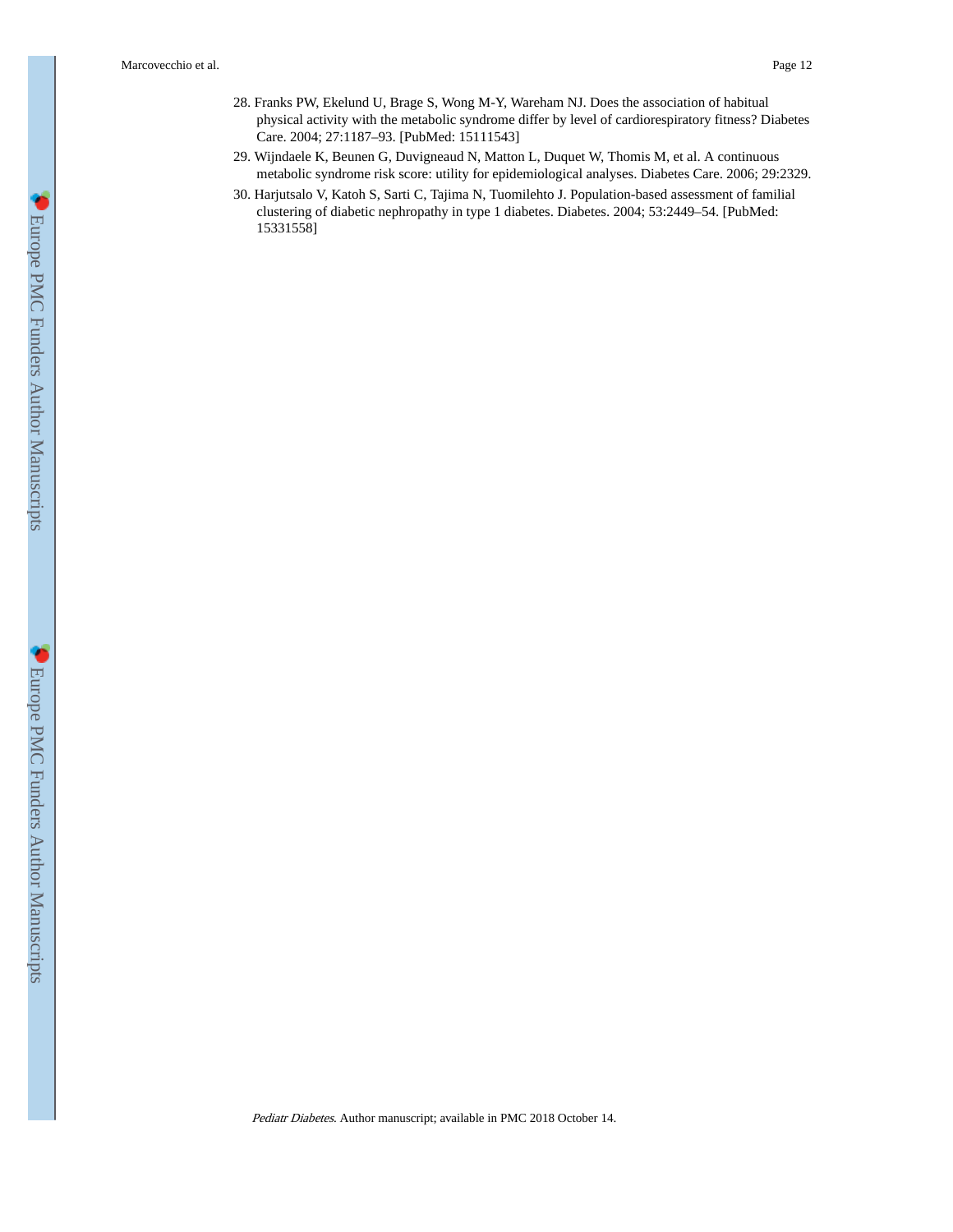Marcovecchio et al. Page 13



|                     | <b>MA negative group</b>     | <b>MA positive group</b> | P value |
|---------------------|------------------------------|--------------------------|---------|
| CMRS Mean [95% C.I] | $-0.268$ [ $-0.997; 0.460$ ] | 1.066 [0.076; 2.056]     | $0.03*$ |

**Figure 1. Cardio-metabolic risk score (CMRS) in parents of MA positive and MA negative offspring**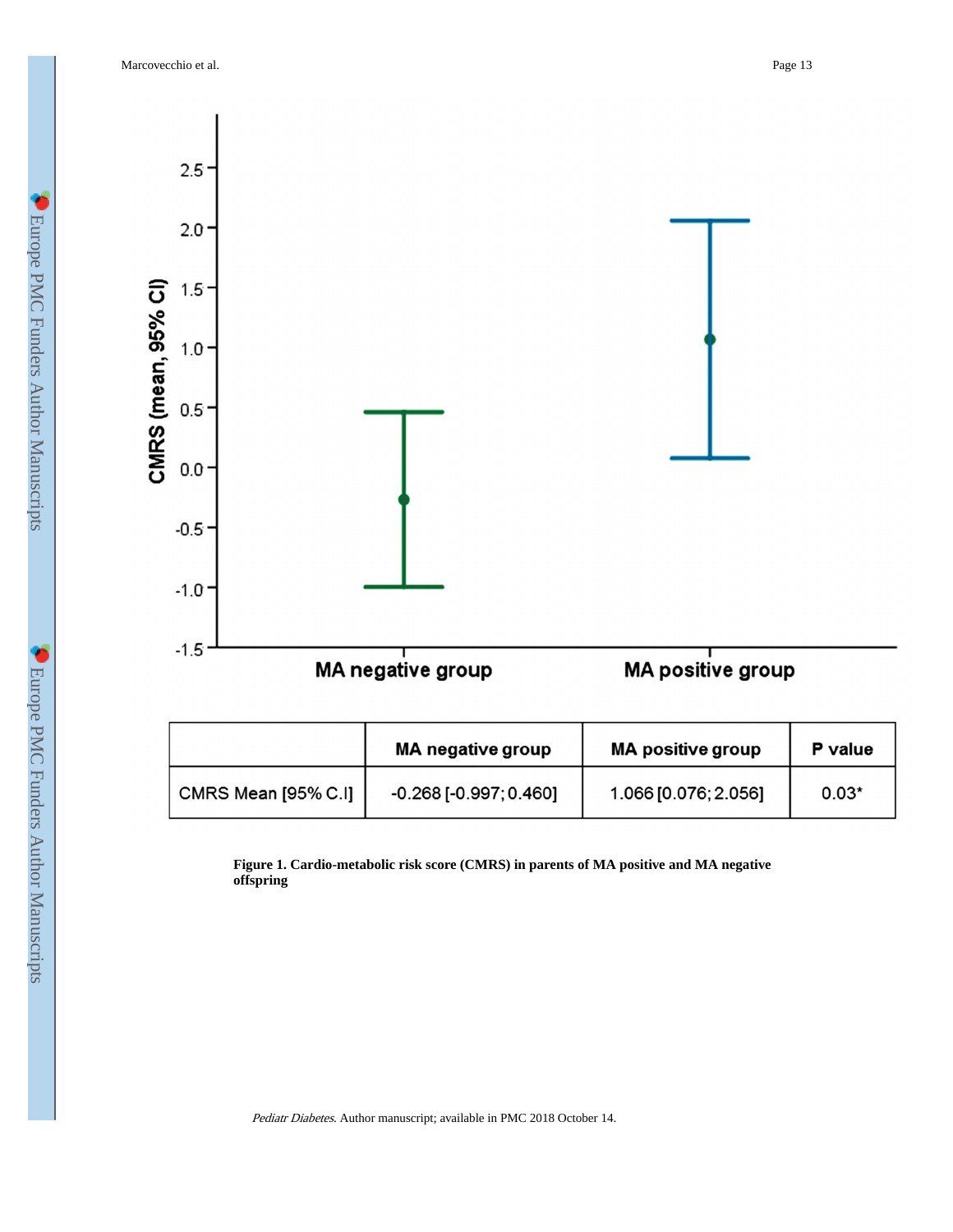Marcovecchio et al. Page 14

| Table 1                                                                      |  |
|------------------------------------------------------------------------------|--|
| Numbers and characteristics of recruited parents within the ORPS/NFS cohorts |  |

|                               | Total | $MA+$ group | MA-group |
|-------------------------------|-------|-------------|----------|
| <b>Probands</b>               | 85    | 35          | 50       |
| <b>Total parents</b>          | 139   | 53          | 86       |
| <b>Fathers</b>                | 63    | 21          | 42       |
| Mothers                       | 76    | 32          | 44       |
| <b>Both parents recruited</b> | 54    | 18          | 36       |
| Only mothers                  | 22    | 14          | 8        |
| <b>Only fathers</b>           | 9     | 3           | 6        |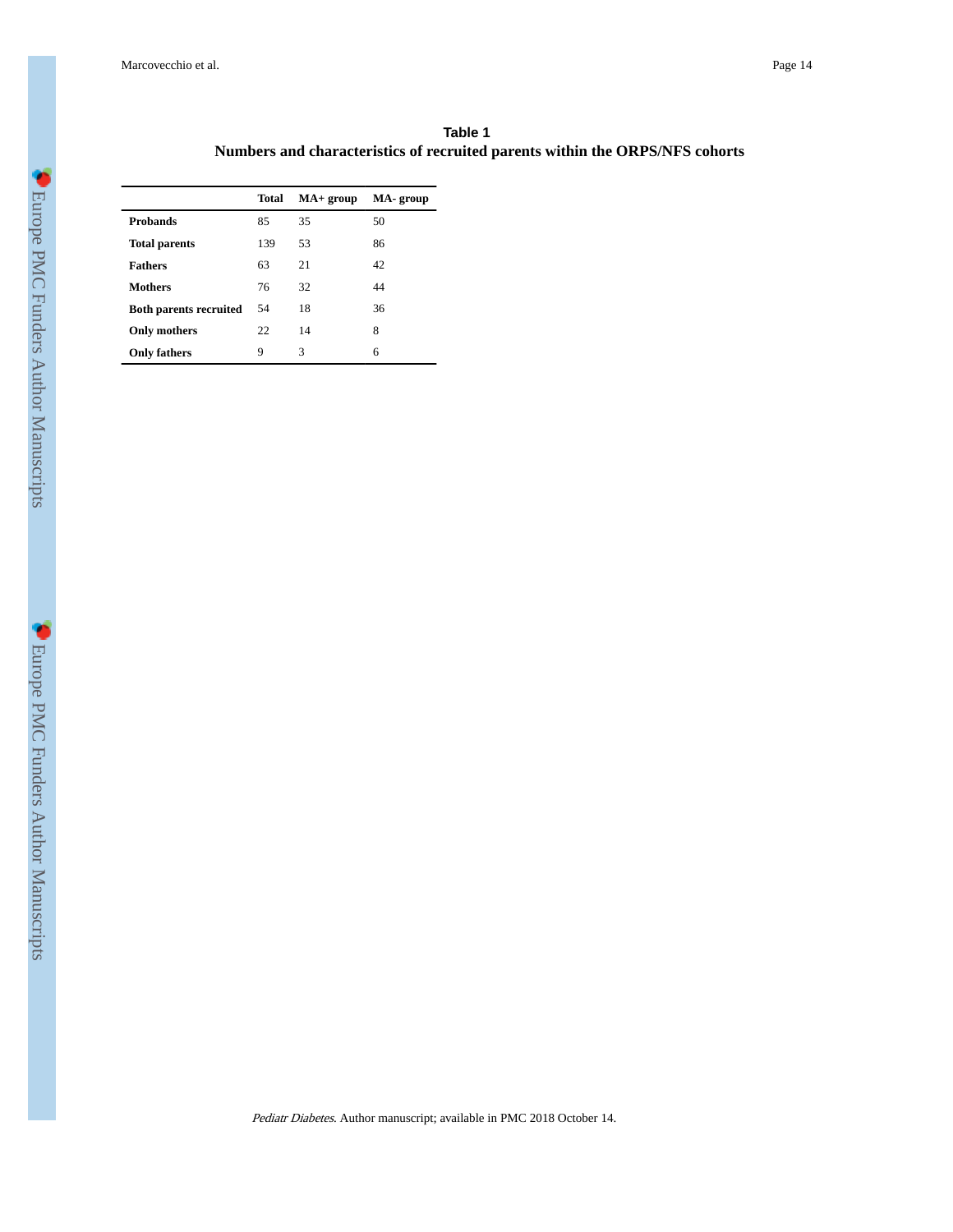| Table 2                                                                             |
|-------------------------------------------------------------------------------------|
| Characteristics of offspring with microalbuminuria (MA+ group) and normoalbuminuria |
| $(MA - group)$                                                                      |

|                                  | $MA+$ group     | MA-group         | P value |
|----------------------------------|-----------------|------------------|---------|
| N                                | 35              | 50               |         |
| Sex (Males)                      | 8(23%)          | 16 (32%)         | 0.5     |
| Age at T1D diagnosis (years)     | $9.3 \pm 3.2$   | $8.8 \pm 3.3$    | 0.5     |
| Age at MA onset (years)          | $17.3 + 4.5$    |                  |         |
| T1D duration at MA onset (years) | $8.1 \pm 4.6$   |                  |         |
| Age at last visit (years)        | $19.1 + 3.0$    | $20.1 + 3.5$     | 0.2     |
| Mean HbA1c $(\% )$               | $9.9 + 1.6$     | $9.0 + 1.2$      | 0.006   |
| <b>BMI</b> ( $\text{Kg/m}^2$ )   | $23.5 \pm 3.8$  | $22.4 + 3.2$     | 0.19    |
| Systolic blood pressure (mmHg)   | $117.3 + 9.7$   | $113.2 + 10.7$   | 0.08    |
| Diastolic blood pressure (mmHg)  | $72.8 + 6.2$    | $66.8 + 7.2$     | < 0.001 |
| logACR                           | $0.495 + 0.298$ | $-0.735 + 0.157$ | <0.001  |

Data are mean ± SD. ACR: albumin:creatinine ratio; MA: microalbuminuria; T1D: type 1 diabetes BMI, Blood pressure and logACR are mean values during the whole follow up period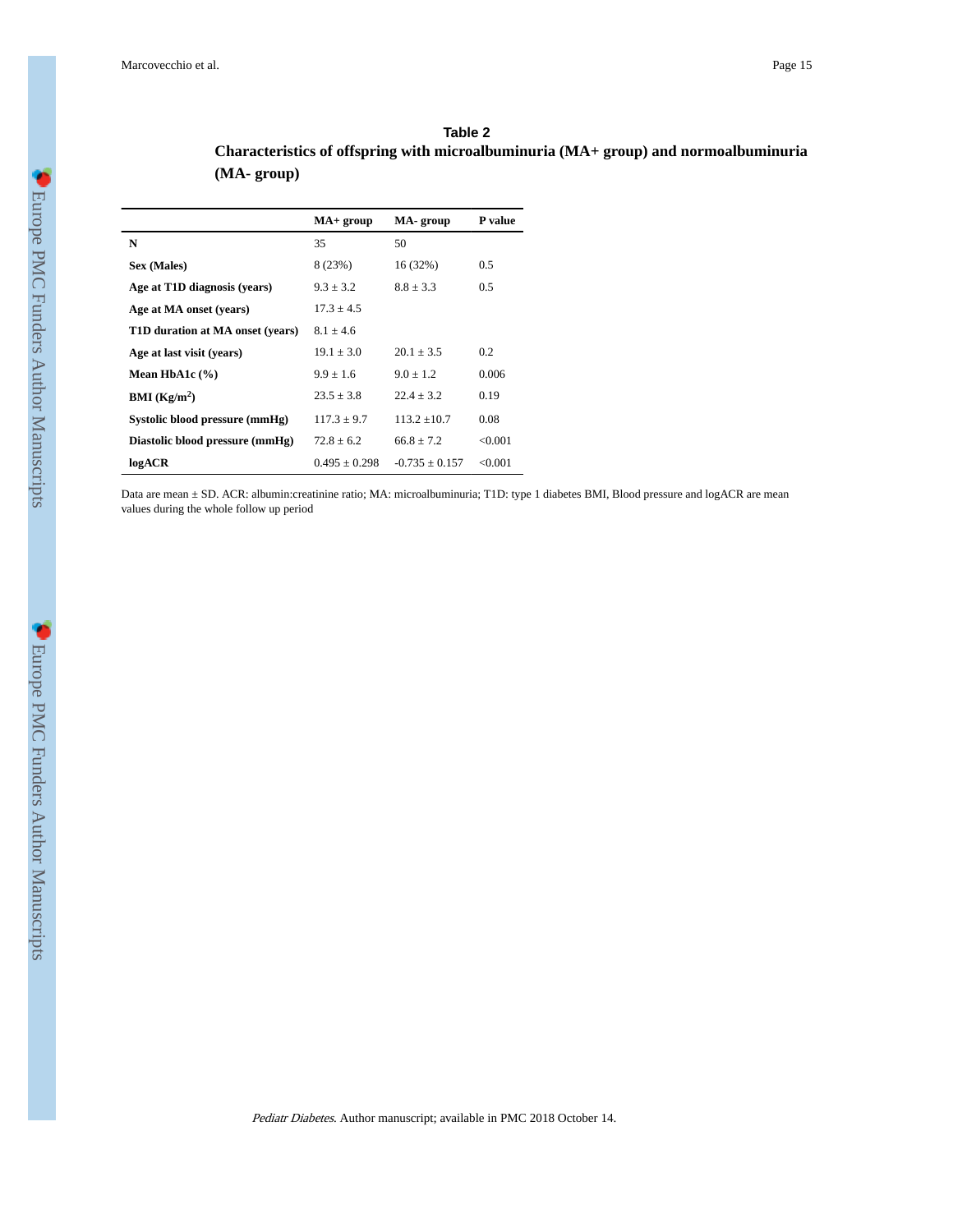| Table 3                                                                               |
|---------------------------------------------------------------------------------------|
| Clinical and biochemical characteristics of the parents of MA positive vs MA negative |
| offspring                                                                             |

|                                     | $MA+group$         | MA-group           | P value |
|-------------------------------------|--------------------|--------------------|---------|
| N                                   | 53                 | 86                 |         |
| Sex (fathers)                       | 21 (39.6%)         | 42 (48.8%)         | 0.3     |
| Age (years)                         | $56.7 \pm 6.2$     | $56.1 \pm 6.3$     | 0.5     |
| Height (cm)                         | $167.8 \pm 8.7$    | $170.7 \pm 9.0$    | 0.06    |
| Weight (Kg)                         | $79.8 \pm 16.5$    | $80.3 \pm 17.4$    | 0.9     |
| BMI (Kg/m <sup>2</sup> )            | $28.3 \pm 5.3$     | $27.4 \pm 4.7$     | 0.3     |
| Waist circumference (cm)            | $95.0 \pm 14.0$    | $93.0 \pm 14.1$    | 0.08    |
| Systolic blood pressure (mmHg)      | $126.2 \pm 13.1$   | $124.3 \pm 13.2$   | 0.3     |
| Diastolic blood pressure(mmHg)      | $76.5 \pm 8.2$     | $72.8 \pm 7.5$     | 0.005   |
| Glucose (mmol/l)                    | $5.2 \pm 1.7$      | $5.1 \pm 0.9$      | 0.7     |
| Insulin (pmol/l)                    | 37.0 [20.0-57.7]   | 34.0 [22.0-51.0]   | 0.6     |
| HDL cholesterol (mmol/l)            | $1.5 \pm 0.4$      | $1.5 \pm 0.4$      | 0.2     |
| Triglycerides (mmol/l)              | $0.8$ [0.8-1.6]    | $0.9$ [0.7-1.4]    | 0.2     |
| ADMA (nmol/L)                       | $465.5 \pm 65.1$   | $456.2 \pm 58.2$   | 0.4     |
| $h$ s $CRP$ (mg/L)                  | $0.96$ [0.41-1.73] | 1.01 [0.52-1.70]   | 0.9     |
| $ACR$ (mg/mol)                      | $0.56$ [0.44-0.75] | $0.58$ [0.45-0.88] | 0.9     |
| Hypertension treatment, $n$ $(\% )$ | 12(22.6)           | 9(10.5)            | 0.08    |
| Dyslipidemia treatment, n (%)       | 10(18.9)           | 10(11.6)           | 0.3     |
| Diabetes, $n$ $(\frac{6}{6})$       | 2(3.8)             | 7(8.1)             | 0.5     |

Data are mean±SD for normal distributed variable or median [Interquartile range] for non-normal distributed variables. P values are adjusted for parental age and sex. ACR: albumin creatinine ratio, ADMA: asymmetric dimethylarginine, hsCRP: high sensitivity C-reactive protein, MA: microalbuminuria